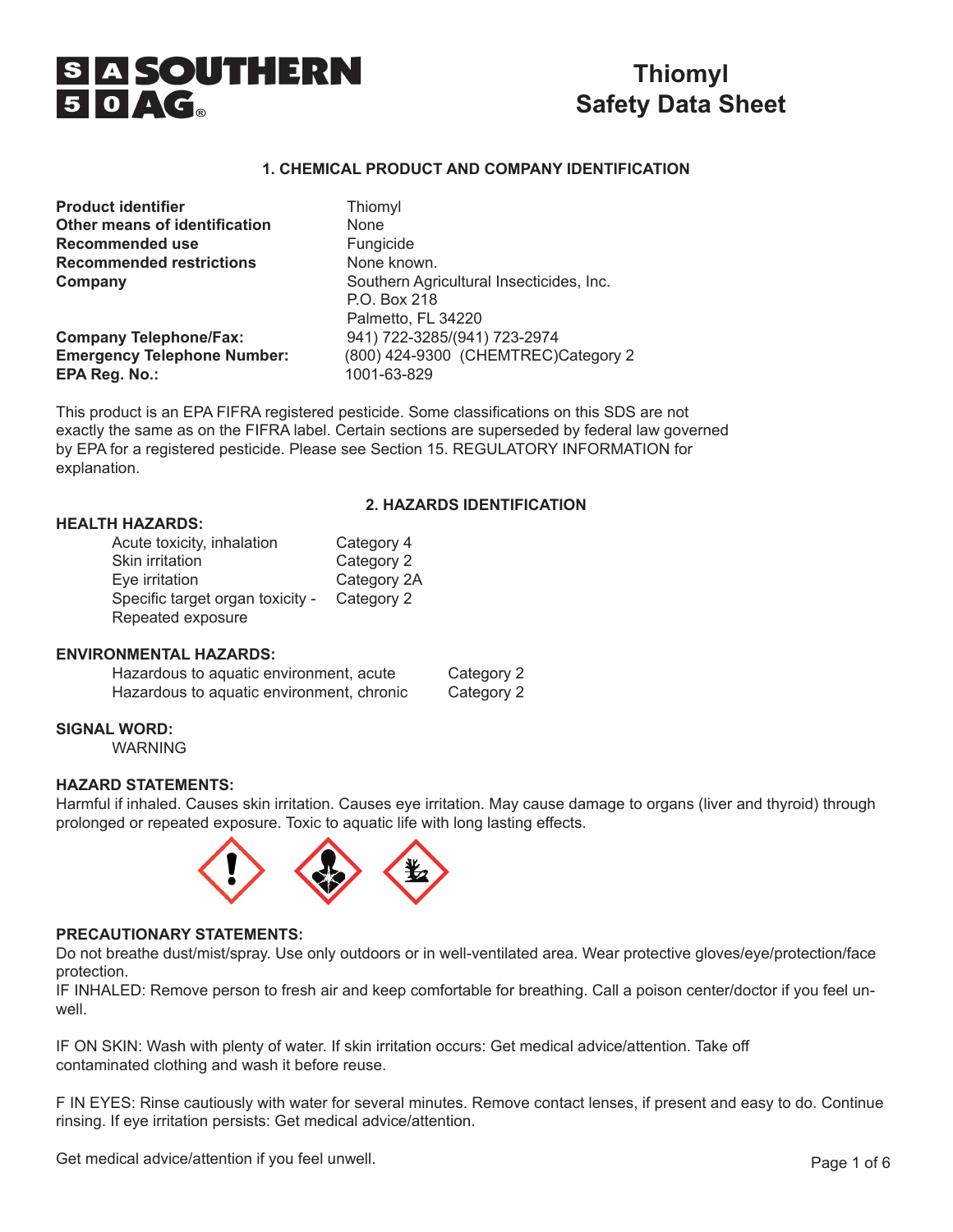Avoid release to the environment. Collect spillage.

Dispose of contents/container in accordance with local/regional/national/international regulations.

## **3. COMPOSITION /INFORMATION ON INGREDIENTS**

| <b>COMPONENTS</b>           | CAS NO.             | BY WEIGHT           |
|-----------------------------|---------------------|---------------------|
| Thiophanate-methyl          | 23564-05-8          | $48.5 - 51.5$       |
| Kaolin                      | 1332-58-7           | $41 - 43.6$         |
| Crystalline silica (quartz) | 14808-60-7          | ${}_{0.5}$          |
| Titanium dioxide            | 13463-67-7          | < 1.0               |
| Hydrated, amorphous silica  | 112926-00-8         | < 1.0               |
| Other Ingredients           | <b>Trade Secret</b> | <b>Trade Secret</b> |

**Synonyms:** Dimethyl-4-4' -o-phenylenebis- 3-thioallophanate

Ingredients not precisely identified are proprietary or non-hazardous. Values are not product specifications.

## **4. FIRST AID MEASURES**

**If in Eyes:** Hold eye open and rinse slowly and gently with water for 15 to 20 minutes. Remove contact lenses, if present, after the first 5 minutes, then continue rinsing eye. Call a poison control center or doctor for treatment advice. **If Inhaled:** Move person to fresh air. If person is not breathing, call 911 or an ambulance, then give artificial respiration, preferably by mouth-to-mouth, if possible. Call a poison control center or doctor for further treatment advice. **If on Skin or Clothing:** Take off contaminated clothing. Rinse skin immediately with plenty of water for 15 to 20 minutes. Call a poison control center or doctor for treatment advice.

**If Swallowed:** Call a poison control center or doctor immediately for treatment advice. Do not give any liquid to the person. Do not induce vomiting unless told to do so by the poison control center or doctor. Do not give anything by mouth to an unconscious person.

**Most Important symptoms/effects, acute and delayed:** Eye exposure may cause mild irritation. Skin exposure may cause slight irritation.

**Indication of Immediate medical attention and special treatment if needed, if necessary:** None expected.

#### **5. FIRE FIGHTING MEASURES**

**Extinguishing Media:** Use extinguishing media suitable for surrounding materials. Dry chemical, carbon dioxide, foam, water spray or fog.

**Special Fire Fighting Procedures:** Firefighters should wear NIOSH/MSHA approved self-contained breathing apparatus and full fire-fighting turn out gear. Dike area to prevent runoff and contamination of water sources. Dispose of fire control water later.

**Unusual Fire and Explosion Hazards:** If water is used to fight fire, contain runoff, using dikes to prevent contamination of water supplies. Dispose of fire control water later.

**Hazardous Decomposition Materials (Under Fire Conditions):** May produce gases such as oxides of carbon and nitrogen.

#### **6. ACCIDENTAL RELEASE MEASURES**

**Personal Precautions:** Wear appropriate protective gear for the situation. See Personal Protection information in Section 8.

**Environmental Precautions:** Prevent material from entering public sewer systems or any waterways. Do not flush to drain. Large spills to soil or similar surfaces may necessitate removal of topsoil. The affected area should be removed and placed in an appropriate container for disposal.

**Methods for Containment:** Dike spill using absorbent or impervious materials such as earth, sand or clay. Collect and contain contaminated absorbent and dike material for disposal.

**Methods for Cleanup and Disposal:** Avoid creation of dusty conditions. Scrape up and place in appropriate closed container. Wash entire spill area with a detergent slurry, absorb and sweep into container for disposal. Decontaminate tools and equipment following cleanup. See Section 13: DISPOSAL CONSIDERATIONS for more information.

**Other Information:** Large spills may be reportable to the National Response Center (800-424-8802) and to state and/or local agencies.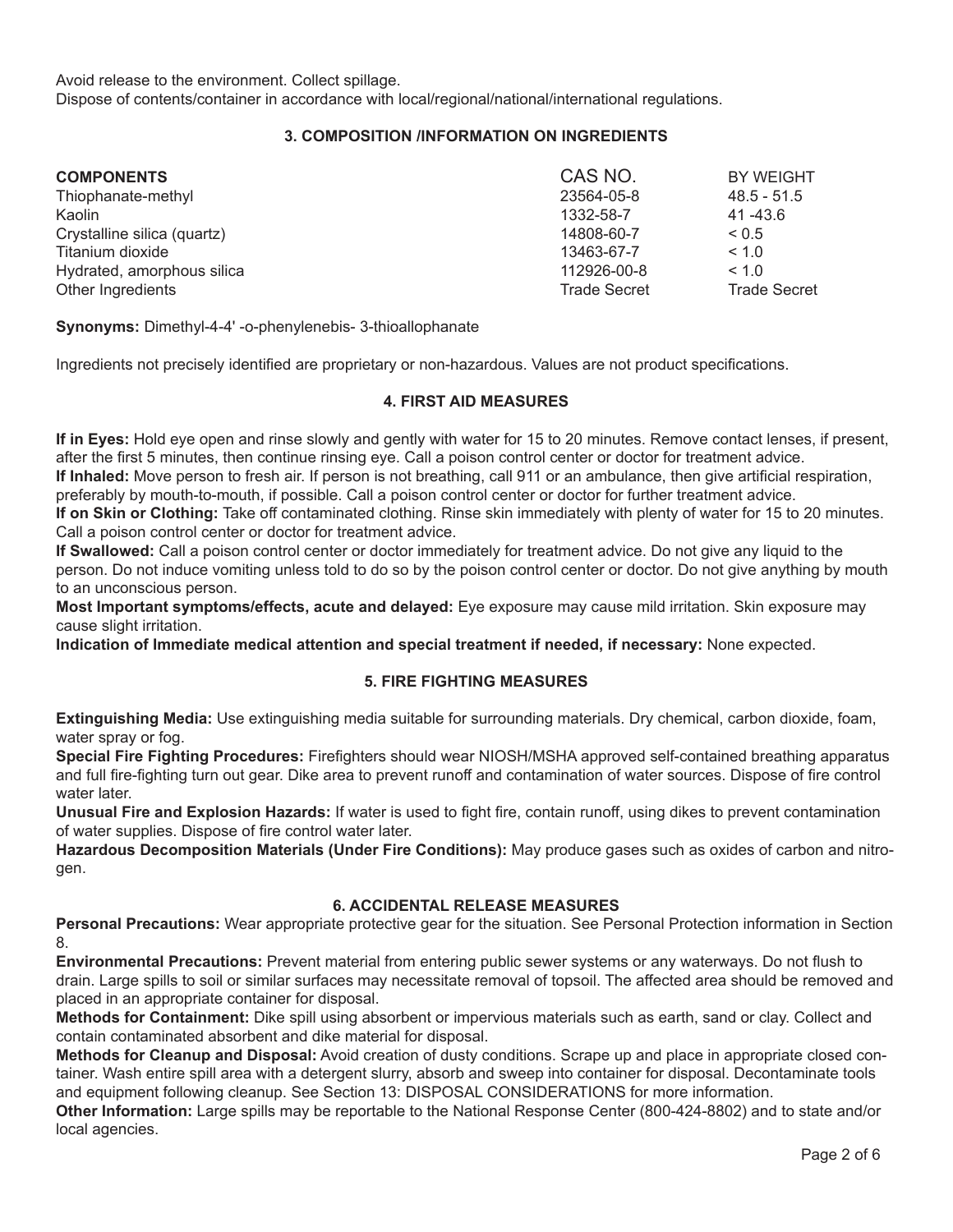## **7. HANDLING AND STORAGE**

**HANDLING:** Avoid contact with eyes or clothing. Users should wash hands before eating, drinking, chewing gum, using tobacco or using the toilet. Remove clothing/Personal Protective Equipment (PPE) immediately if pesticide gets inside. Then wash thoroughly and put on clean clothing. Remove Personal Protective Equipment (PPE) immediately after handling this product. Wash the outside of gloves before removing. As soon as possible, wash thoroughly and change into clean clothing.

**STORAGE:** Store in the original container in a dry, temperature controlled area. Do not store in a manner where crosscontamination with other pesticides, fertilizers, food or feed could occur. If spilled during storage or handling, contain/recapture spillage and dispose of in accordance with the Pesticide Disposal Instructions.

### **8. EXPOSURECONTROLS/PERSONALPROTECTION**

### **Engineering Controls:**

Where engineering controls are indicated by specific use conditions or a potential for excessive exposure, use local exhaust ventilation at the point of generation.

**Eye/Face Protection:** Not normally required. To avoid contact with eyes, wear chemical goggles or shielded safety glasses. An emergency eyewash or water supply should be readily accessible to the work area.

**Skin Protection:** To avoid contact with skin, wear long pants, long-sleeved shirt, socks and shoes. An emergency shower or water supply should be readily accessible to the work area.

**Respiratory Protection:** Not normally required. If vapors or mists exceed acceptable levels, wear NIOSH approved airpurifying respirator with cartridges/canisters approved for use against pesticides.

**General Hygiene Considerations:** Personal hygiene is an important work practice exposure control measure and the following general measures should be taken when working with or handling this material: 1) do not store, use and/or consume foods, beverages, tobacco products, or cosmetics in areas where this material is stored; 2) wash hands and face carefully before eating, drinking, using tobacco, applying cosmetics or using the toilet.

## **Exposure Guidelines:**

|                             | <b>OSHA</b>                                       |             |            | <b>ACGIH</b>     |                     |
|-----------------------------|---------------------------------------------------|-------------|------------|------------------|---------------------|
| <b>Component</b>            | <b>TWA</b>                                        | <b>STEL</b> | <b>TWA</b> | <b>STEL Unit</b> |                     |
| Thiophanate-methyl          | NE.                                               | <b>NE</b>   | <b>NE</b>  | <b>NE</b>        |                     |
| Kaolin                      | $5(R)^*$                                          | <b>NE</b>   | 2(R)       | <b>NE</b>        | rnq/rn <sup>3</sup> |
|                             | <u>15(T)</u>                                      |             | 2(T)       |                  |                     |
| Crystalline silica (quartz) | 10 mg/m <sup>3</sup> /%Si0 <sub>s</sub> +2 (R) NE |             | 0.025(R)   | <b>NE</b>        | ma/m <sup>3</sup>   |
| Titanium dioxide            | 15                                                | NΕ          |            | NE.              | mg/rn <sup>3</sup>  |
| Hydrated, amorphous silica  | 80 mg/m <sup>3</sup> /%Si0                        | NE.         | ΝE         | NE               | $rm \Omega/m^3$     |
| Other Ingredients           | NΕ                                                | NE.         | NΕ         | NE.              |                     |

NE = Not Established

\* Based on PNOR (Particulates Not Otherwise Regulated)

R= Respirable Fraction

T= Total Dust

### **9. PHYSICAL AND CHEMICAL PROPERTIES**

| Appearance:                                                     | Greyish white colored powder                  |             |
|-----------------------------------------------------------------|-----------------------------------------------|-------------|
| Odor:                                                           | Mild sulfur smell                             |             |
| Odor threshold:                                                 | No data available                             |             |
| pH:                                                             | $6 - 7$                                       |             |
| <b>Melting point/freezing point:</b>                            | No data available                             |             |
| Initial boiling point and boiling range                         | No data available                             |             |
| Flash point:                                                    | No data available                             |             |
| <b>Evaporation rate:</b>                                        | No data available                             |             |
| Flammability (solid, gas):                                      | No data available                             |             |
| Upperllower flammability or explosive limits: No data available |                                               |             |
| Vapor pressure:                                                 | No data available                             |             |
| Vapor density:                                                  | No data available                             |             |
| <b>Relative density:</b>                                        | 16-19 lb/ft" depending on manufacturing batch |             |
| Solubility(ies):                                                | <b>Dispersible</b>                            |             |
| <b>Partition coefficient: n-octanollwater:</b>                  | No data available                             | Page 3 of 6 |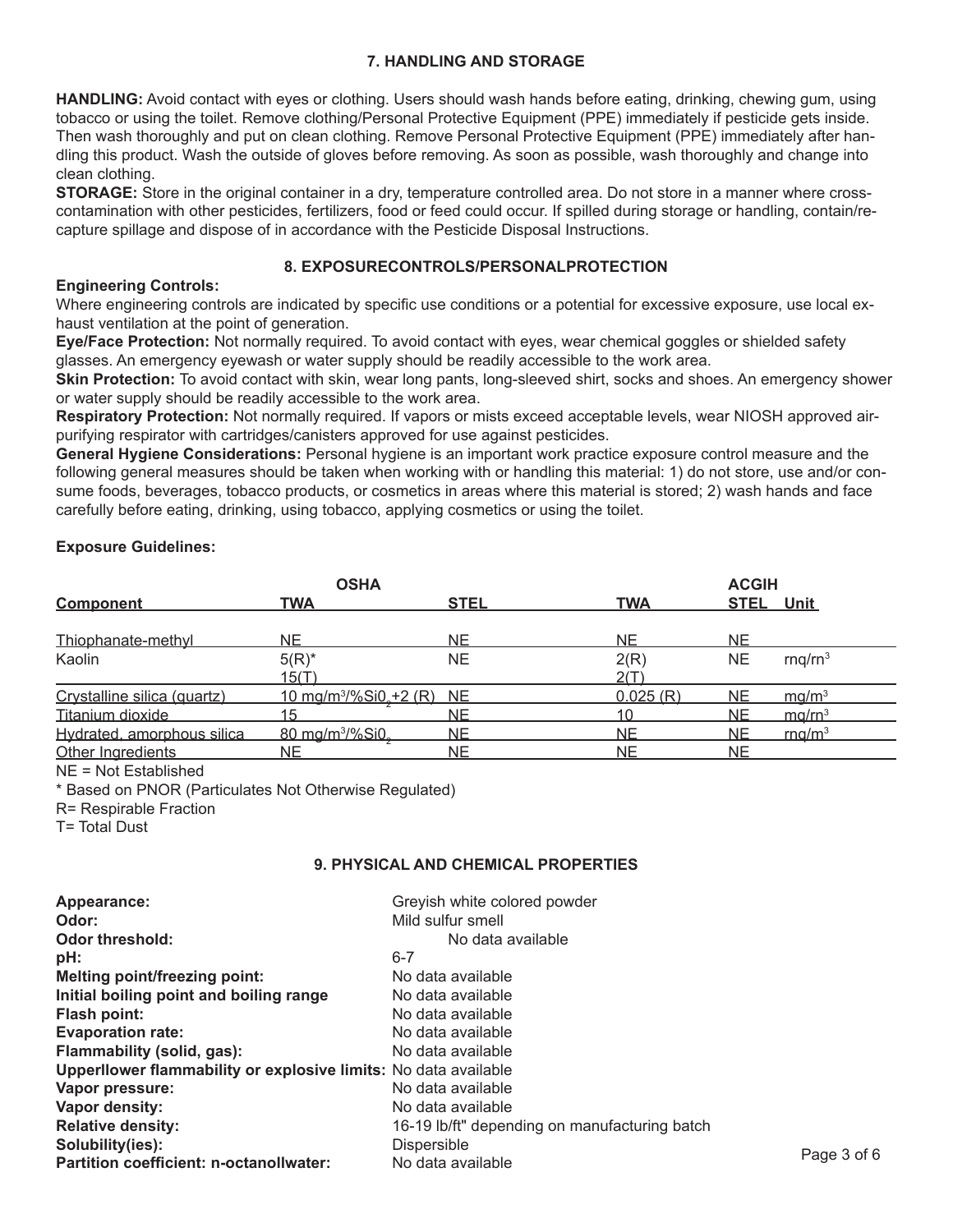| <b>Autoignition temperature:</b>  | No data available |
|-----------------------------------|-------------------|
| <b>Decomposition temperature:</b> | No data available |
| <b>Viscosity:</b>                 | No data available |

**Note:** Physical data are typical values, but may vary from sample to sample. A typical value should not be construed as a guaranteed analysis or as a specification.

### **10. STABILITY AND REACTIVITY**

| <b>Reactivity:</b>                         |
|--------------------------------------------|
| <b>Chemical Stability:</b>                 |
| <b>Possibility of Hazardous Reactions:</b> |
| <b>Conditions to Avoid:</b>                |
| <b>Incompatible Materials:</b>             |
| <b>Hazardous Decomposition Products:</b>   |

**Not reactive** This material is stable under normal handling and storage conditions. **Possibility of Hazardous Reactions:** Hazardous polymerization will not occur. Excessive heat. Do not store near heat or flame. **Strong oxidizing agents: bases and acids.** Under fire conditions may produce oxides of carbon, nitrogen and sulfur.

## **11. TOXICOLOGICAL INFORMATION**

**Likely Routes of Exposure:** Dermal, inhalation **Symptoms of Exposure: Eye Contact:** Mildly irritating based on toxicity studies. **Skin Contact:** Minimally toxic and slightly irritating based on toxicity studies. **Ingestion:** Slightly toxic if ingested based on toxicity studies. **Inhalation:** Low inhalation toxicity based on toxicity studies. **Delayed, immediate and chronic effects of exposure:** None reported.

**Toxicological Data:** 

**Data from laboratory studies conducted are summarized below: Oral:** Rat  $LD_{50}$  > 5,000 mg/kg (female) **Dermal: Rat LDs<sub>50</sub>: >5,000 mg/kg Inhalation:** Rat 4-hr  $LC_{50}$ : <2.04 mg/L **Eye Irritation:** Rabbit: Mildly irritating (MMTS=1 0.0) **Skin Irritation:** Rabbit: Slightly irritating (PDII = 0.3) **Skin Sensitization:** Not a contact sensitizer in guinea pigs following repeated skin exposure.

**Subchronic (Target Organ) Effects:** Repeated overexposure to thiophanate methyl may cause mild anemia and affect the liver and thyroid.

**Carcinogenicity I Chronic Health Effects:** Prolonged overexposure to thiophanate methyl may affect the liver and thyroid. Thiophanate methyl produced dose-dependent increases in benign liver tumors in mice and thyroid tumors in rats. This product contains clay. Crystalline silica (e.g. quartz) is a naturally occurring component of clay. Inhalation of crystalline silica may cause pulmonary fibrosis (silicosis). Crystalline silica has been classified by IARC as carcinogenic to humans (Group 1), by the U.S. National Toxicology Program as a known human carcinogen and by ACGIH as a suspected human carcinogen (A2).

**Reproductive Toxicity:** Thiophanate methyl did not cause reproductive toxicity in multi-generation studies in rats. **Developmental Toxicity:** In a rabbit study with thiophanate methyl, slight skeletal variations and decreased fetal weights were observed at doses that were also toxic to mother animals.

**Genotoxicity:** There have been some positive and some negative studies, but the weight of evidence is that thiophanate methyl is not mutagenic.

### **Assessment of Carcinogenicity:**

This product contains substances that are considered to be probable or suspected human carcinogens as follows:

|                             |    | <b>Regulatory Agency Listing As Carcinogen</b> |     |             |             |  |
|-----------------------------|----|------------------------------------------------|-----|-------------|-------------|--|
| Component                   |    | <b>ACGIH IARC NTP</b>                          |     | <b>OSHA</b> |             |  |
| Thiophanate-methyl          | No | No                                             | No  | No          |             |  |
| Kaolin                      | No | No                                             | No  | No          |             |  |
| Crystalline silica (quartz) | A2 |                                                | Yes | No          |             |  |
| Titanium dioxide            | No | 2Β                                             | No  | No          |             |  |
| Hydrated, amorphous silica  | No | No                                             | No  | No          | Page 4 of 6 |  |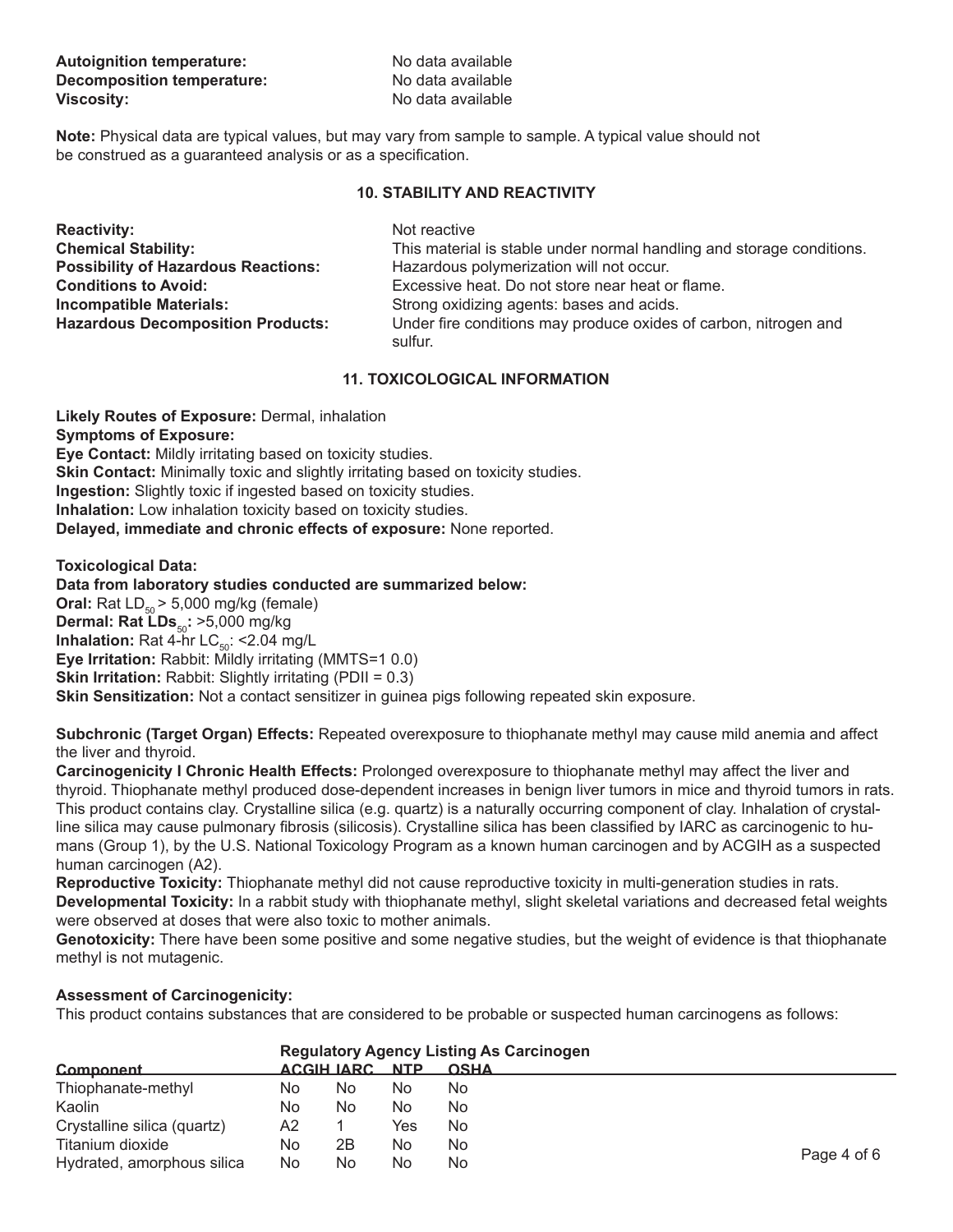| Other Ingredients | No. | No. | No. | No. |
|-------------------|-----|-----|-----|-----|
|-------------------|-----|-----|-----|-----|

# **12. ECOLOGICAL INFORMATION**

# **Ecotoxicity:**

Data on Thiophanate-methyl Technical:

48-hour  $EC_{50}^{\sim}$  Daphnia: 5.4 ppm 48-hour Honey Bee Contact  $LD_{50}$ : >100 µg/bee 96-hour LC<sub>50</sub> Mysid: 1.1 ppm 96-hour  $LC_{50}$  Mysid:

96-hour LC<sub>50</sub> Bluegill:  $>41$  ppm Bobwhite Quail 8-day Dietary LC<sub>50</sub>:  $>10,000$  ppm 96-hour LC<sub>50</sub> Rainbow Trout: 8.3 ppm Mallard Duck Oral LD<sub>50</sub>: 4,640 mg/kg Mallard Duck Oral LD $_{50}$ : 4,640 mg/kg<br>48-hour Honey Bee Contact LD $_{50}$ :

# **Environmental Fate:**

Thiophanate methyl degrades primarily to MBC whether on foliage, in soil or in water in a matter of days. Both photolysis and hydrolysis are important routes of degradation. MBC is microbially degraded, but stable to aqueous photodegradation, stable to hydrolysis at pH values ranging from 5 to 7 and stable to soil photolysis. Metabolism under aerobic and anaerobic conditions in both soil and water proceeds at a slow rate. Under application conditions, average half-lives are about 20 to 50 days, but may be as short as a few days with repeated use.

# **13. DISPOSAL CONSIDERATIONS**

# **Waste Disposal Method:**

Wastes resulting from the use of this product may be disposed of on site or at an approved waste disposal facility. Improper disposal of excess pesticide is a violation of Federal law.

**Container Handling and Disposal:** Nonrefillable container. Do not reuse or refill this container. Securely wrap original container in several layers of newspaper and discard in trash. Offer for recycling, if available. When all water soluble bags are used, dispose of empty foil package in a sanitary landfill, or by incineration, or, if allowed by State and local authorities, by burning. If burned, stay out of smoke.

**Home Use Disposal:** If empty: Nonrefillable container. Do not reuse or refill this container. Offer for recycling, if available. If partly filled: Call your local solid waste agency or 1-800-CLEANUP for disposal instructions. Never place unused product down any indoor or outdoor drain.

# **14. TRANSPORTATION INFORMATION**

# **DOT**

< 20 pounds per completed package

Non Regulated

>20 pounds to 882 pounds per completed package

UN 3077, Environmentally hazardous substances, solid, n.o.s., 9, III, (thiophanate-methyl), RQ

# **IMO/IMDG**

UN 3077, Environmentally hazardous substances, solid, n.o.s., 9, III, (thiophanate-methyl), Marine Pollutant

**lATA**

Non-regulated

# **15. REGULATORY INFORMATION**

# **EPA FIFRA INFORMATION**

This chemical is a pesticide product registered by the United States Environmental Protection Agency and is subject to certain labeling requirements under federal pesticide law. These requirements differ from the classification criteria and hazard information required for safety data sheets (SDS), and for workplace labels of non-pesticide chemicals. The hazard information required on the pesticide label is reproduced below. The pesticide label also includes other important information, including directions for use.

CAUTION. Causes moderate eye irritation. Avoid contact eyes or clothing.

# **U.S. FEDERAL REGULATIONS**

**TSCA Inventory:** This product is exempted from TSCA because it is solely for FIFRA regulated use.

SARA Hazard Notification/Reporting: **Hazard Categories Under Criteria of SARA Title III Rules (40 CFR Part 370):**  Immediate and Delayed